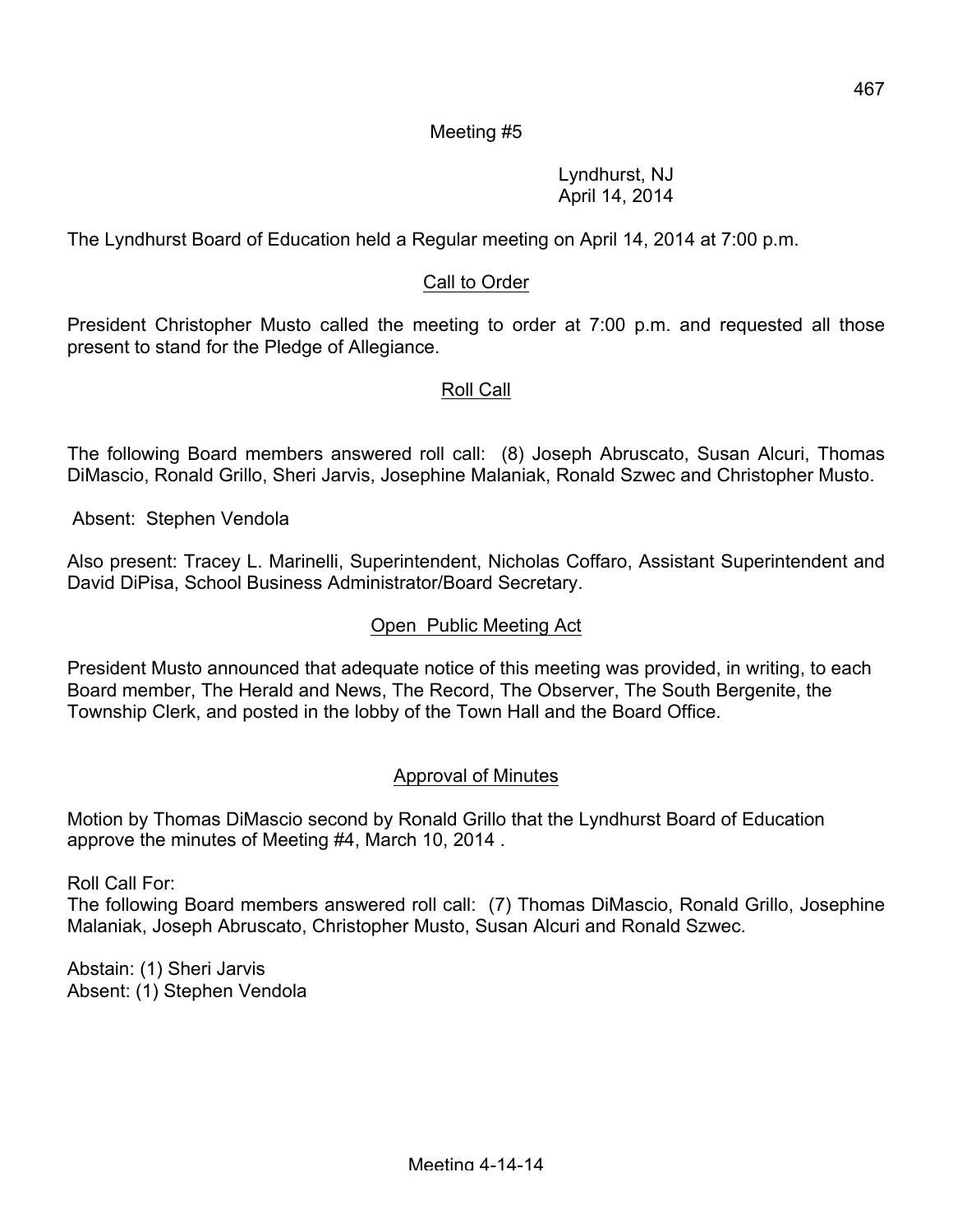# Presentation of Certificates

Tracey L. Marinelli, Superintendent presented the following certificates: Bowling Team for winning State, County & League Championship NJIC Liberty Division Coach of Year – Sean Frew (Swimming) & Brianna Balkin (Bowling) American Legion Coloring Contest – Gianna Alberti & Joshua Makar Theresa Brennen – Teacher at Jefferson School for administering Heimlich Maneuver on a student.

Public Comment

Agenda None

# LYNDHURST BOARD OF EDUCATION

#### ANNOUNCEMENT

The terms of School Trustees, Josephine Malaniak, Christopher Musto and Stephen Vendola will expire, thus three seats, all for three years, will be filled at the Tuesday, November 4, 2014 General Election. Polls will be open from 6:00 a.m. to 8:00 p.m.

A candidate whose name is to appear on the ballot must file his/her petition with the Bergen County Clerk on or before July 28, 2014, by 4:00 p.m.

Only those persons who are permanently registered or those who register with the Bergen County Board of Elections, Hackensack, or the Lyndhurst Township Clerk by October 14, 2014 will be permitted to vote.

All judges to open the school elections at 6:00 a.m., Tuesday, November 4, 2014 at:

District School

|    | Jefferson School                 |
|----|----------------------------------|
| 2  | Jefferson School                 |
| 3  | <b>Senior Citizen Building</b>   |
| 4  | United Presbyterian Church       |
| 5  | United Presbyterian Church       |
| 6  | <b>Lyndhurst High School</b>     |
|    | <b>Lyndhurst High School</b>     |
| 8  | <b>Lyndhurst Health Center</b>   |
| 9  | Jefferson School                 |
| 10 | Jefferson School                 |
| 11 | Joseph Carucci Apartments        |
| 12 | <b>Joseph Carucci Apartments</b> |
| 13 | <b>Lyndhurst High School</b>     |
| 14 | <b>Lyndhurst High School</b>     |
| 15 | <b>Lyndhurst High School</b>     |
|    | Meeting 4-14-14                  |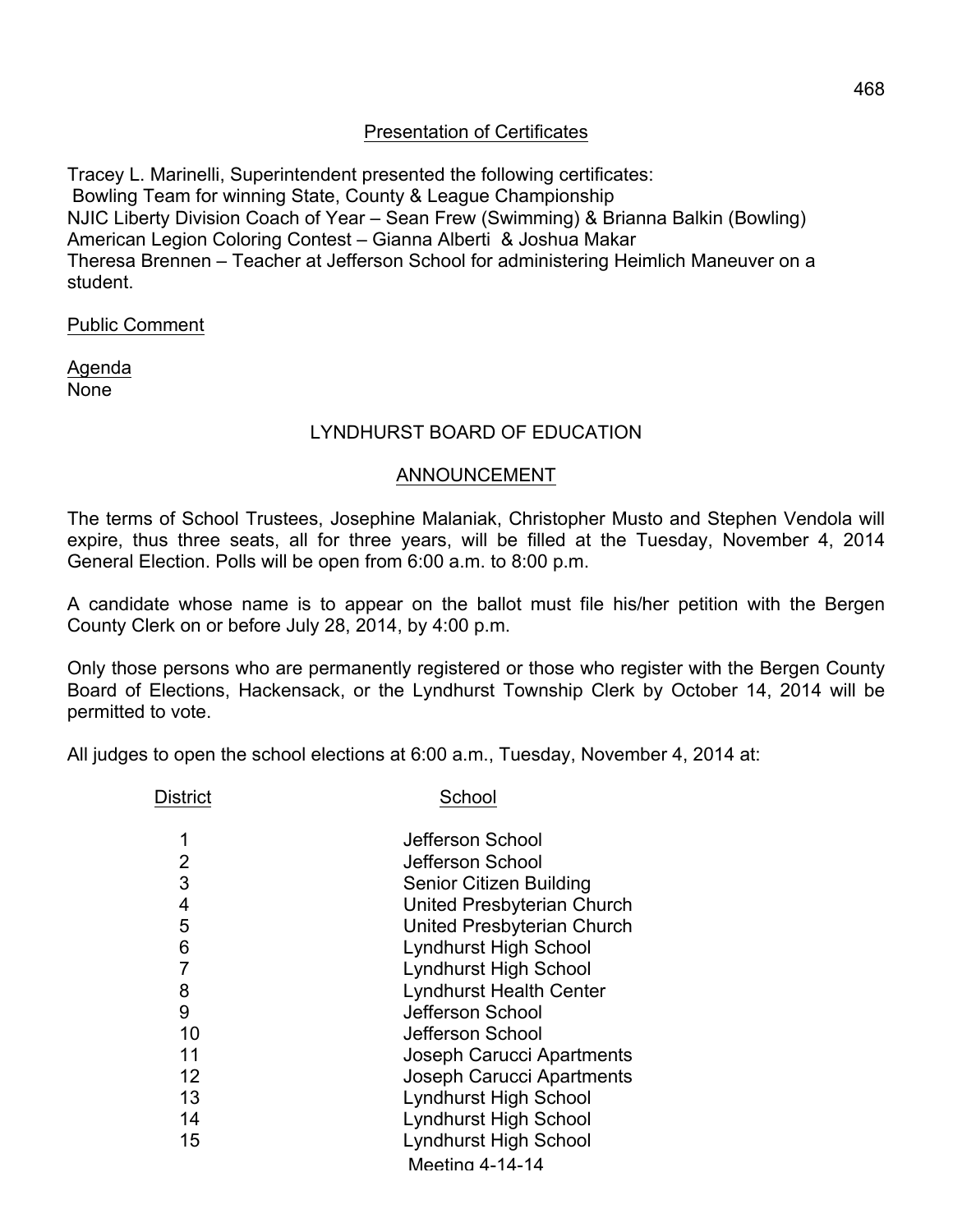#### Finance Committee

Any Board member who takes exception to any of the following listed actions under the category of Finance may so indicate now and a separate motion for each of the excepted actions will be entertained.

Motion made by Thomas DiMascio second by Ronald Grillo that the following Finance actions of the Board numbered 1 through 3, 5-7 exception actions be adopted.

Roll Call For: (8) Joseph Abruscato, Thomas DiMascio, Ronald Grillo, Sheri Jarvis, Josephine Malaniak, Ronald Szwec, Christopher Musto & Susan Alcuri.

Absent: (1) Stephen Vendola

- 1. BE IT RESOLVED, by the Lyndhurst Board of Education that it has received and accepts the financial reports of the Secretary and Treasurer of School Monies for the month ended March 31, 2014 and certifies that the reports indicate that no major account or fund is over expended in violation of NJAC 6A:23-2.11(a) and that sufficient funds are available to meet the district's financial obligations for the remainder of the school year. A copy of the certification shall be included in the minutes.
- 2. BE IT RESOLVED, that the payroll for the month ended March 31, 2014 be and the same is hereby approved and ordered paid:

Payroll \$ 2,017,342.57

3. BE IT RESOLVED, that the attached list of supplies received and services rendered to the Board of Education of the Township of Lyndhurst, County of Bergen, for the month ended April 14, 2014 be and the same are hereby approved and ordered paid:

| Charter School (Fund 10)  | 9,488.00         |
|---------------------------|------------------|
| Current Expense (Fund 11) | \$1,671,825.89   |
| Special Revenue (Fund 20) | \$<br>9,241.00   |
| Debt Service (Fund 40)    | \$<br>167,358.75 |
| Total                     | \$1,857,913.64   |
| <b>General Ledger</b>     | 176,419.07       |

5. BE IT RESOLVED, that cafeteria services rendered to the Board of Education of the township of Lyndhurst, County of Bergen, for the Month of March 2014, be and the same are hereby approved and ordered paid:

| Payroll/Payroll Taxes | \$27,034.96 |
|-----------------------|-------------|
| <b>Services</b>       | \$33,705.23 |
| <b>Repairs</b>        | \$11,638.84 |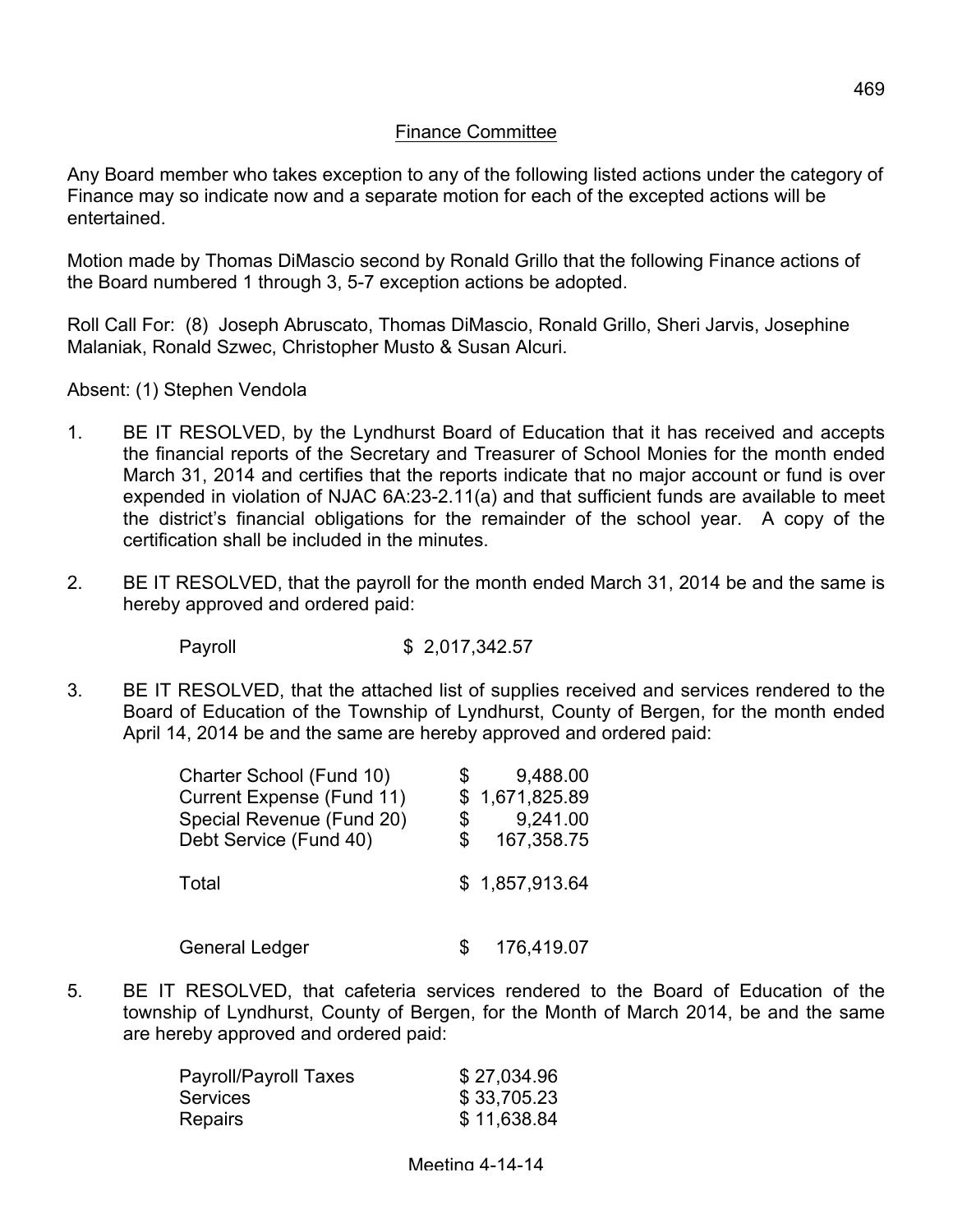6. BE IT RESOLVED, that the Lyndhurst Board of Education authorize the School Business Administrator to invest school district funds within statutory limitations.

BE IT FURTHER RESOLVED, that the Lyndhurst Board of Education approve the district's participation in the Bergen County Banking Consortium (BCBANC) from July 1, 2014 through June 30, 2015 and authorize the School Business Administrator to serve as a trustee.

BE IT FURTHER RESOLVED, that the Lyndhurst Board of Education designate Investors Bank and TD Bank as the banks for deposits and withdrawals for the General Account, Agency Remittance Account, Payroll Account, Athletic Account, Lyndhurst High School Account, Lyndhurst Elementary Schools Account, Lyndhurst Project Graduation Account, Lyndhurst Cafeteria Account, Summer Payment Plan Account, Fred O. & Theresa Taub Scholarship Fund Account.

BE IT FURTHER RESOLVED, that the Lyndhurst Board of Education approve the designated signatures on the above accounts.

7. BE IT RESOLVED, that the Lyndhurst Board of Education does hereby approve an agreement with the South Bergen Jointure Commission, an approved Coordinated Transportation Service Agency, for the purposes of transporting students in accordance with Chapter 53, P.L. 1997 for the time period of July 1, 2014 to June 30, 2015. The services to be provided include, but are not limited to, the Coordinated Transportation of non-public, out-of-district special education, vocational and summer programs.

BE IT FURTHER RESOLVED, that the Lyndhurst Board of Education agrees to abide by the Transportation Services Agreement as published by the South Bergen Jointure Commission and attached.

---------SEPARATE VOTE-------------------------------------------------------------------------------------------------

Motion by Thomas DiMascio second by Ronald Grillo

4. BE IT RESOLVED, that the Board of Education of the Township of Lyndhurst, County of Bergen, approve the services for Jarvis Plumbing and Heating through April 14, 2014 in the amount of \$ 2,991.00.

Roll Call For: (7) Thomas DiMascio, Ronald Grillo, Josephine Malaniak, Joseph Abruscato, Christopher Musto, Susan Alcuri and Ronald Szwec.

Abstain: (1) Sheri Jarvis Absent: (1) Stephen Vendola

----------SEPARATE VOTE-----------------------------------------------------------------------------------------------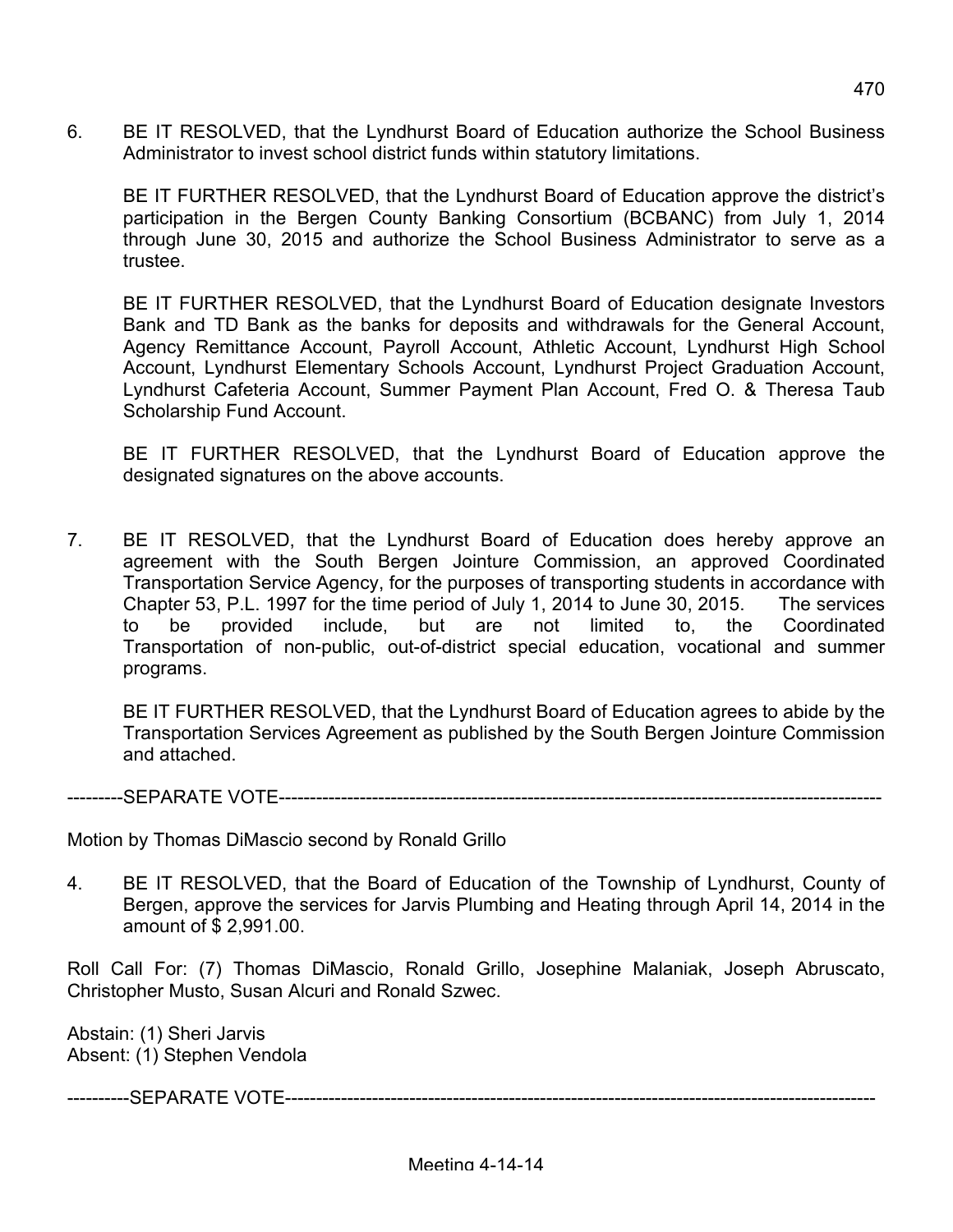Any Board member who takes exception to any of the following listed actions under the category of Education & Curriculum Committee may so indicate now and a separate motion for each of the excepted actions will be entertained.

Motion made by Josephine Malaniak second by Thomas DiMascio that the following Education & Curriculum Committee actions of the Board numbered 1 through 2 exception actions be adopted.

Roll Call For: (8) Joseph Abruscato, Susan Alcuri, Thomas DiMascio, Ronald Grillo, Sheri Jarvis, Josephine Malaniak, Ronald Szwec and Christopher Musto .

Absent: (1) Stephen Vendola

- 1. BE IT RESOLVED, that the Lyndhurst Board of Education approve offering Algebra I to all level 100 eighth grade students.
- 2. BE IT RESOLVED, that the Lyndhurst Board of Education approve continuing the Math in Focus roll out to include Grades 6, 7 and Grade 8 Level 200 students.

### Rules & Regulations Committee

Any Board member who takes exception to any of the following listed actions under the category of Rules & Regulations Committee may so indicate now and a separate motion for each of the excepted actions will be entertained.

Motion made by Joseph Abruscato second by Thomas DiMascio that the following Rules and Regulations Committee actions of the Board numbered 1 exception actions be adopted.

Roll Call For: (8) Joseph Abruscato, Susan Alcuri, Thomas DiMascio, Ronald Grillo, Sheri Jarvis, Josephine Malaniak, Ronald Szwec and Christopher Musto.

#### Absent: (1) Stephen Vendola

1. BE IT RESOLVED, that the Lyndhurst Board of Education approve the following use of school facilities:

| Organization                      | Place                     | Time, Date, Purpose                                                                                                              |
|-----------------------------------|---------------------------|----------------------------------------------------------------------------------------------------------------------------------|
| <b>Recreation Boys Basketball</b> | <b>High School</b><br>Gvm | Sat. & Sun. 12:00 pm – 8:00 pm<br>Mon. $-$ Fri. 7:30 pm $-$ 9:30 pm<br>$3/1 - 3/14/14$<br><b>Basketball Games &amp; Practice</b> |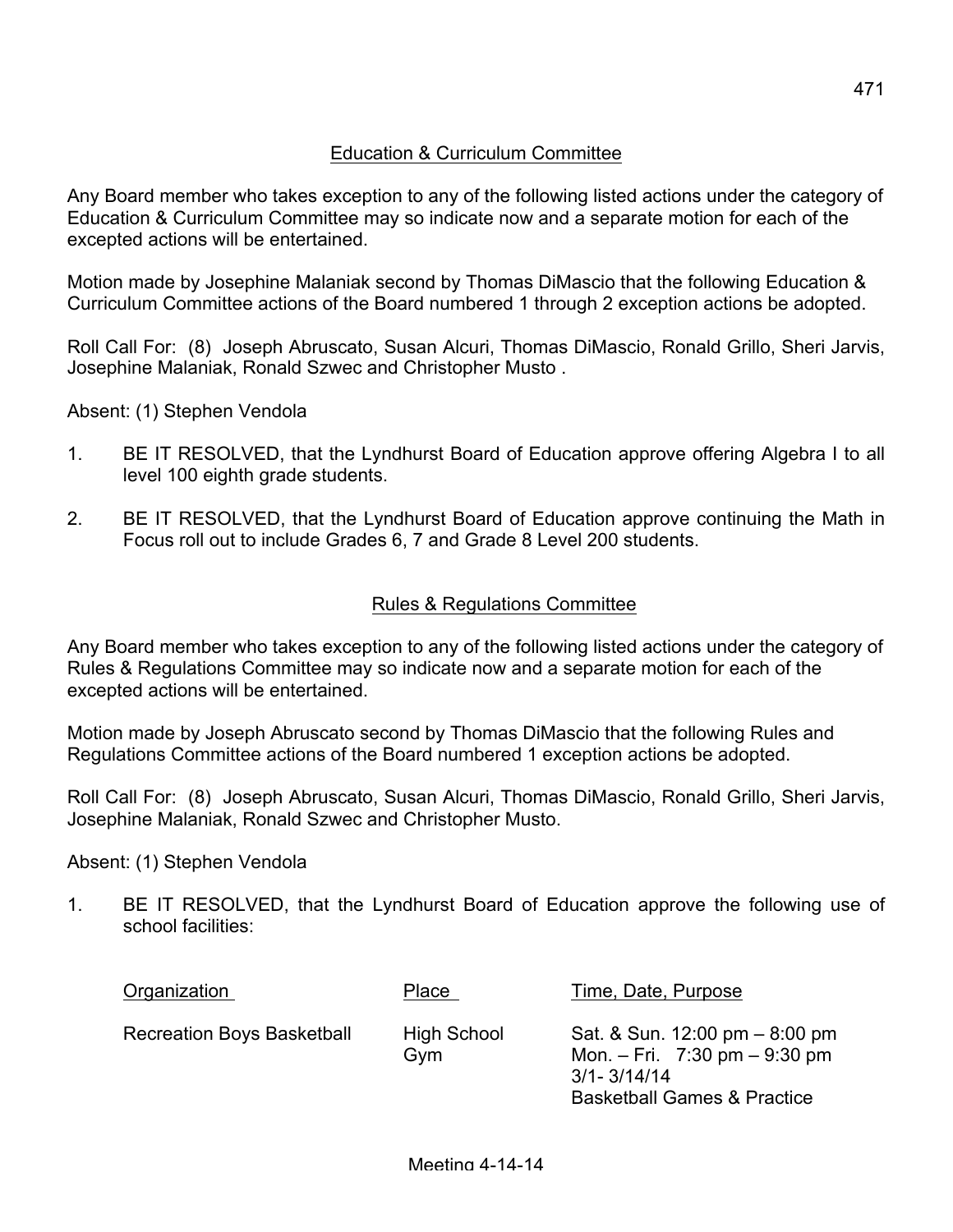| Lyndhurst Pool/Sparking Svcs.      | <b>High School</b>                    | $6.30 - 8.30$ p.m. $3/18/14$<br>$4.30 - 6.45$ pm. $4/12/14$<br><b>Lifeguard Class Instruction</b>                                       |
|------------------------------------|---------------------------------------|-----------------------------------------------------------------------------------------------------------------------------------------|
| <b>Sacred Heart School</b>         | <b>High School</b><br>Track & Field   | 6:30 pm. $-8:00$ p.m.<br>$3/26 - 6/14/14$<br><b>Track Team</b>                                                                          |
| <b>Lyndhurst Parks</b>             | <b>High School</b><br>Field           | $7:00$ p.m. $-9:30$ p.m.<br>Mon. - Fri 6:30 - 9:30 p.m.<br>Sat. $-1:00 - 9:00$ p.m.<br>April - June 2014<br>Softball, Baseball & T-Ball |
| <b>NJ Hurricanes</b>               | Matera Field                          | $8:00$ p.m. $-9:30$ p.m.<br>4/2/14<br><b>Baseball Practice</b>                                                                          |
| <b>Project Graduation LHS 2014</b> | <b>High School</b><br><b>Room 110</b> | 6:00 p.m. $-9:00$ p.m.<br>4/8/14<br>Fundraiser                                                                                          |
| Lyndhurst Pool/Sparkling Svcs.     | <b>High School</b>                    | $6:30 - 8:30$ p.m.<br>4/9 & 4/15/14<br><b>Lifeguard Class Instruction</b>                                                               |
| Roosevelt School PTA               | Roosevelt School<br>Gym               | $8:00$ a.m. $-3:00$ p.m.<br>4/14 & 4/15/14<br>Assembly - "The Brain Show"                                                               |
| Lyndhurst High School PTSA         | <b>High School</b><br>Lawn            | $6:30$ a.m. $-10:00$ a.m.<br>5/5/14<br><b>Clothing Drive</b>                                                                            |

#### Student Activities & Recognition Committee

Any Board member who takes exception to any of the following listed actions under the category of Student Activities & Recognition Committee may so indicate now and a separate motion for each of the excepted actions will be entertained.

Motion made by Sheri Jarvis second by Susan Alcuri that the following Student Activities & Recognition Committee actions of the Board numbered 1 through 3 exception actions be adopted.

Roll Call For: (8) Joseph Abruscato, Susan Alcuri, Thomas DiMascio, Ronald Grillo, Sheri Jarvis, Josephine Malaniak, Ronald Szwec and Christopher Musto.

Absent: (1) Stephen Vendola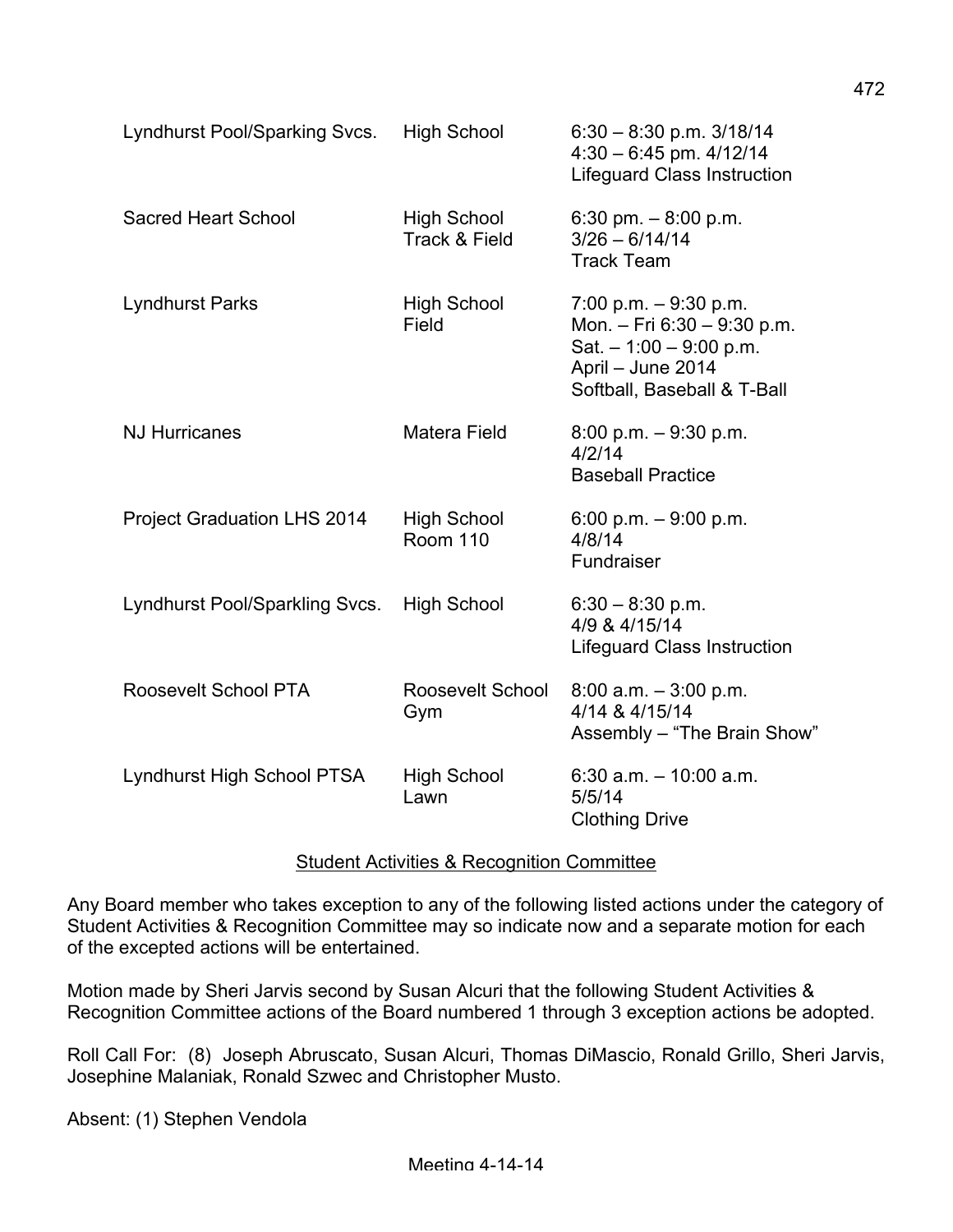- 1. BE IT RESOLVED, that the Lyndhurst Board of Education approve home instruction for (1) one student, subject to state approval.
- 2. BE IT RESOLVED, that the Lyndhurst Board of Education grant permission for one (1) classified student to attend the BCSSD's Gateway High School Program in Hackensack, at a tuition of \$54,360.00, pro-rated (\$302 per day), effective April 4, 2014. Transportation has been arranged with South Bergen Jointure Commission.
- 3. BE IT RESOLVED, that the Lyndhurst Board of Education grant permission for one (1) classified student to attend the Children's Therapy Center in Fair Lawn at a tuition of \$21,945.00, effective April 7, 2014. Transportation has been arranged through South Bergen Jointure Commission.

# Motion to Go Into Executive Caucus

Motion by Thomas DiMascio second by Joseph Abruscato and unanimously carried, the Board

went into Executive Caucus at 7:35 p.m. for the purpose of a matter involving individual students, a matter involving staff members and personnel.

### Motion to Open Meeting To Public

Motion by Christopher Musto second by Thomas DiMascio and unanimously carried, the Board opened the meeting to the public at 8:45 p.m.

Roll Call For:

The following Board members answered roll call: (8) Joseph Abruscato, Susan Alcuri, Thomas DiMascio, Ronald Grillo, Sheri Jarvis, Josephine Malaniak, Ronald Szwec and Christopher Musto.

Absent: (1) Stephen Vendola

#### **New Business**

Any Board member who takes exception to any of the following listed actions under the category of New Business Committee may so indicate now and a separate motion for each of the excepted actions will be entertained.

Motion made by Ronald Grillo second by Thomas DiMascio that the following Student Activities & Recognition Committee actions of the Board numbered 1 exception actions be adopted.

Roll Call For: (8) Joseph Abruscato, Susan Alcuri, Thomas DiMascio, Ronald Grillo, Sheri Jarvis, Josephine Malaniak, Ronald Szwec and Christopher Musto.

Absent: (1) Stephen Vendola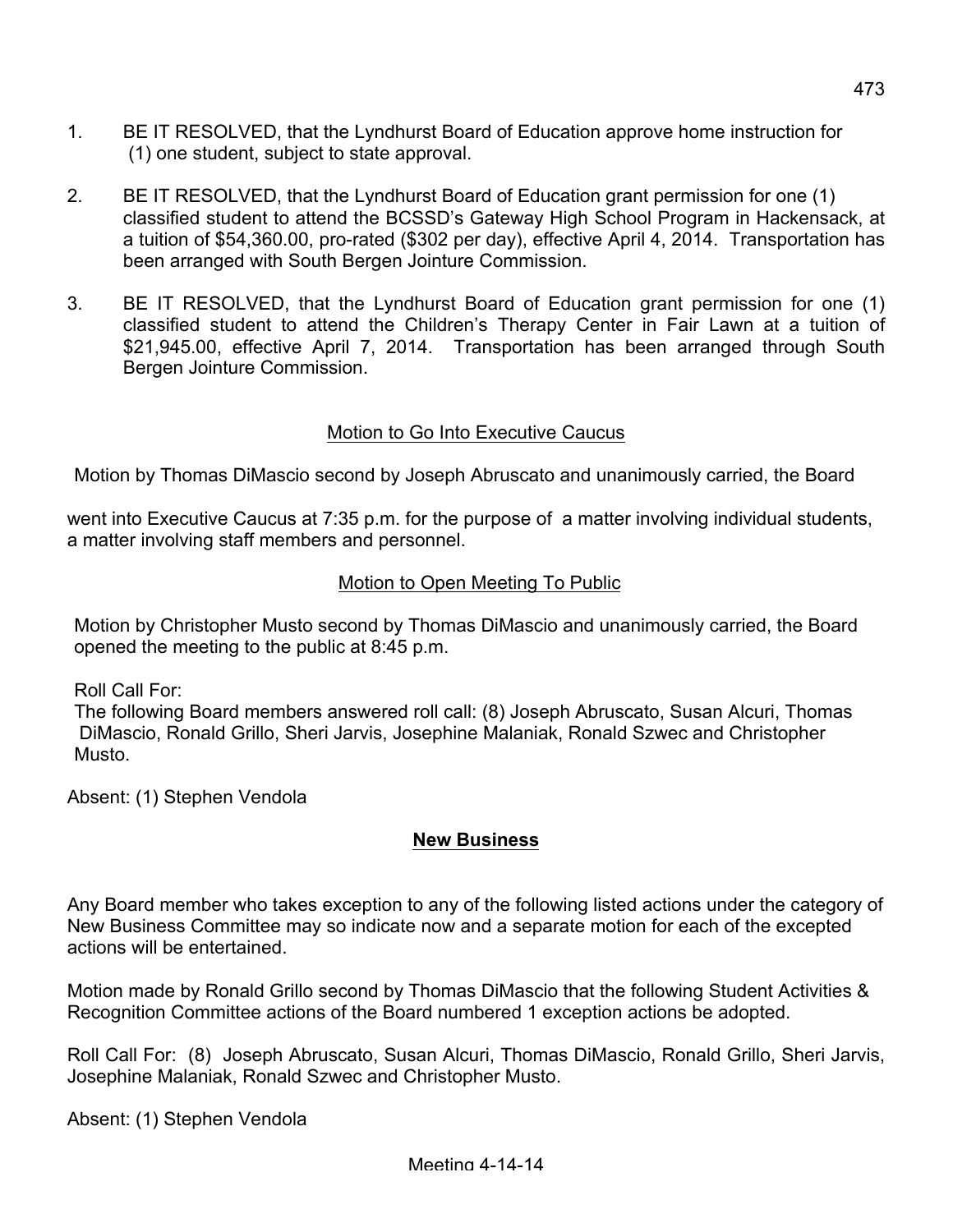1. BE IT RESOLVED, that the Lyndhurst Board of Education to affirm the Superintendent's decision in HIB investigation #LHS 03241401/#03251402, for the reasons set forth in the Superintendent's decision to the students' parents, and directs the Business Administrator/Board Secretary to transmit a copy of the Board's decision to the affected students' parents.

# Personnel Committee

Any Board member who takes exception to any of the following listed actions under the category of Personnel Committee may so indicate now and a separate motion for each of the excepted actions will be entertained.

Motion made by Josephine Malaniak second by Thomas DiMascio that the following Personnel Committee actions of the Board numbered 1 through 14 exception actions be adopted.

Roll Call For: (8) Joseph Abruscato, Susan Alcuri, Thomas DiMascio, Ronald Grillo, Sheri Jarvis, Josephine Malaniak, Ronald Szwec and Christopher Musto.

Absent: (1) Stephen Vendola

- 1. BE IT RESOLVED, at the recommendation of Tracey L. Marinelli, Superintendent of Schools, that the Lyndhurst Board of Education appoint Cassandra Atkinson as Title I Teacher at Jefferson School , at a salary of \$58,505, pro-rated (MA, Step 1), effective April 15, 2014.
- 2. BE IT RESOLVED, at the recommendation of Tracey L. Marinelli, Superintendent of Schools, that the Lyndhurst Board of Education appoint Denis Jelcic, as Head Boys Soccer Coach for the 2014-2015 school year, at a stipend of \$6,438.00 (Step 1). Employment will be subject to approval upon completion of criminal history background check, and subject to submission of all required application documents.
- 3. BE IT RESOLVED, at the recommendation of Tracey L. Marinelli, Superintendent of Schools, that the Lyndhurst Board of Education grant Caterina Rossi, Grade 2 at Franklin School, a Maternity Leave of Absence under the Family Leave Act with the use of accumulated sick days from June 1, 2014 through September 30, 2014. Family Leave Act from October 1, 2014 to October 31, 2014. Return to work date November 3, 2014.
- 4. BE IT RESOLVED, at the recommendation of Tracey L. Marinelli, Superintendent of Schools, that the Lyndhurst Board of Education grant Lauren Keogh, School Social Worker at Jefferson Community School, a Maternity Leave of Absence under the Family Leave Act with the use of accumulated sick days from June 7, 2014 through September 30, 2014. Family Leave Act from October 1, 2014 to October 31, 2014. Return to work date November 3, 2014.
- 5. BE IT RESOLVED, at the recommendation of Tracey L. Marinelli, Superintendent of Schools, that the Lyndhurst Board of Education approve an extension of Ellen Bender's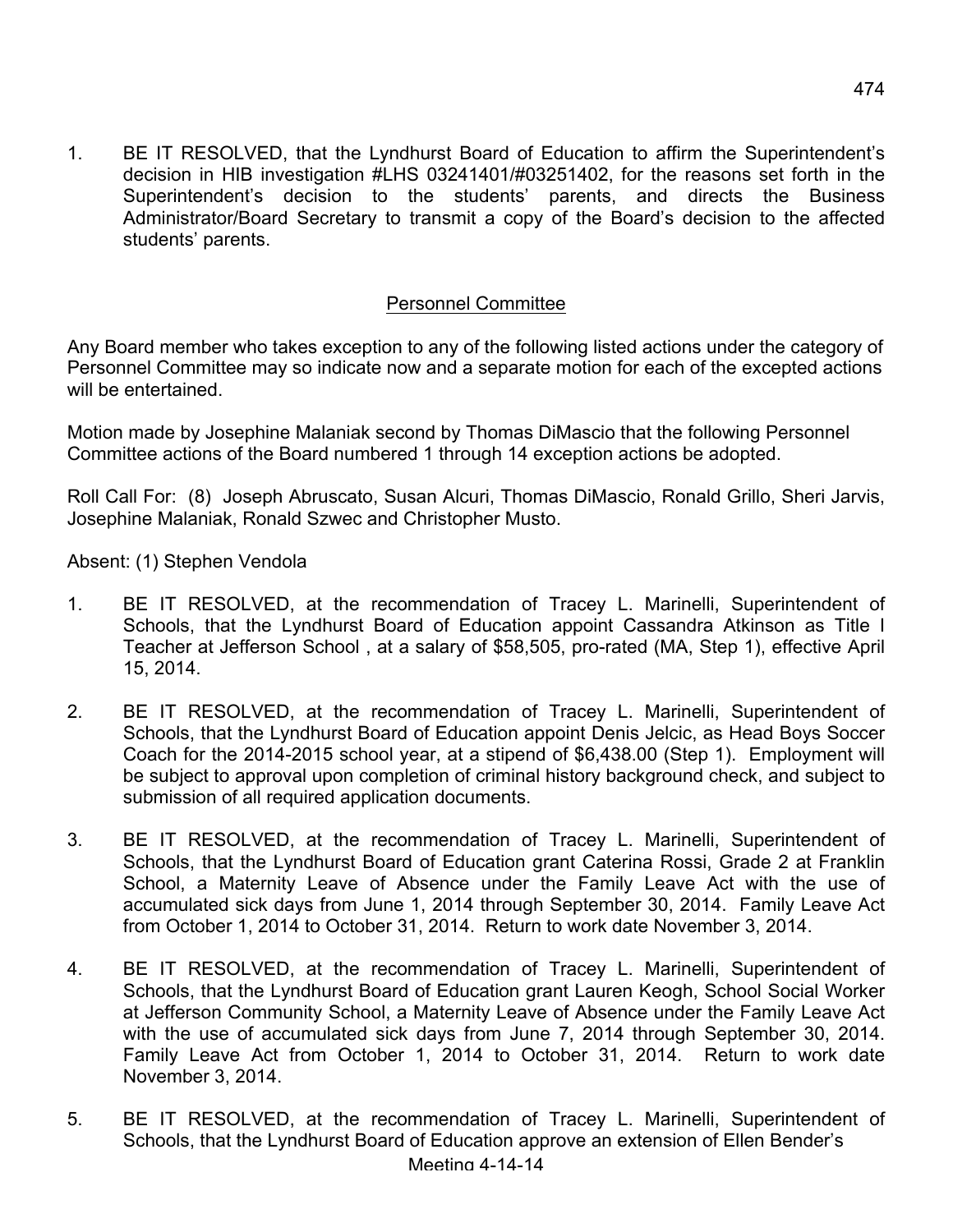Maternity Leave of Absence under the Family Leave Act. Family Leave Act from March 31, 2014 – April 13, 2014 and the use of accumulated sick days from April 14, 2014 – May 2, 2014. Return to work date May 5, 2014.

6. BE IT RESOLVED, at the recommendation of Tracey L. Marinelli, Superintendent of Schools, that the Lyndhurst Board of Education accept the resignation of the following with regret:

Susan Doherty – Classroom Aide @FCS, effective 10/15/13 Jay Giger - Classroom Aide @ High School, effective 3/24/14 Siham Ghanam – Breakfast/Lunch Aide, effective 2/3/14 Kristina Mondo – Sub. Classroom Aide, effective 3/21/14 Garen Ruzzo – Part-Time Custodian, effective 3/28/14

- 7. BE IT RESOLVED, at the recommendation of Tracey L. Marinelli, Superintendent of Schools, that the Lyndhurst Board of Education rescind Katherine Mooney only as substitute classroom aide, motion #15, October 14, 2013 Board Meeting.
- 8. BE IT RESOLVED, at the recommendation of Tracey L. Marinelli, Superintendent of Schools, that the Lyndhurst Board of Education appoint the following positions for the 2013- 2014 school year. Employment will be subject to approval upon completion of criminal history background check, and subject to submission of all required application documents.

| Tara Bakalian           | Lunch Aide $@$10.00/hr$ .                     |
|-------------------------|-----------------------------------------------|
| Kristina Caporino       | Lunch Aide @\$10.00/hr.                       |
| <b>Patrine Clark</b>    | Lunch Aide @\$10.00/hr.                       |
| <b>Rena Davis</b>       | Lunch Aide $@$10.00/hr$ .                     |
| Cheryl Gash             | Watchperson @9.00/hr.                         |
| Sandra Gonzalez         | Lunch Aide @\$10.00/hr.                       |
| Guiseppa Held           | Lunch Aide @ \$10.00/hr.                      |
| Arlene Lisiewski        | Lunch Aide $@$10.00/hr$ .                     |
| <b>Katherine Mooney</b> | Classroom Aide@FCS @\$10.00/hr.eff.10/15/13   |
| Diane Ribau             | Classroom Aide @HS, eff. 3/28/14 @ \$100./day |
| Leidy Mariano Santiago  | Breakfast Aide @HS, eff. 3/20/14 @\$10.00/hr. |
| <b>Chris Todd</b>       | Substitute Lunch Aide @\$9.00/hr.             |
| Larissa Trelles         | Substitute Lunch Aide @\$9.00/hr.             |

9. BE IT RESOLVED, at the recommendation of Tracey L. Marinelli, Superintendent of Schools, that the Lyndhurst Board of Education place the following employees on the proper step of the salary guide:

Gina DiMaggio From: BA + 30 @ \$57,405 To: MA @ \$61,405 Effective February 1, 2014.

10. BE IT RESOLVED, at the recommendation of Tracey L. Marinelli, Superintendent of Schools, that the Lyndhurst Board of Education approve the following Professional Development Opportunities: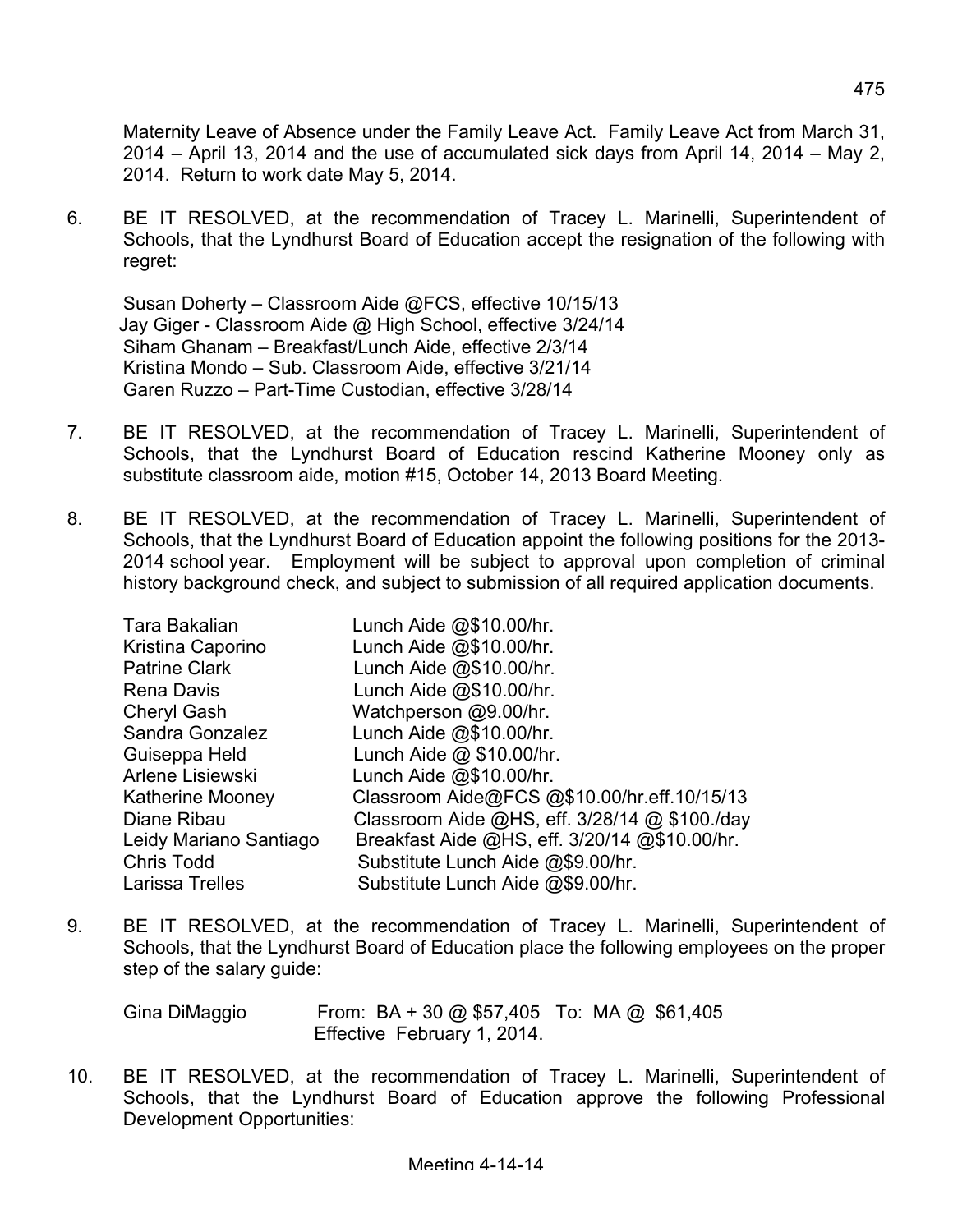High School **Approx.** \$6.20

Roosevelt School Convention

High School **Approx.** \$555.00

Shauna DeMarco, J. DeCorso, Approx. \$56.66 Laura Vuono & Frank Venezia

Marlene Krupp 5/2/14 Supervisor **Northern NJ Supervisors' Roundtable** 

Fallon Giangeruso 5/15/14

Lori Drewes 7/8/14 – Common Core & PARCC – Columbus What's It All About Approx. \$25.00

11. BE IT RESOLVED, at the recommendation of Tracey L. Marinelli, Superintendent of Schools, that the Lyndhurst Board of Education grant the following college student permission to complete observation in the Lyndhurst Public Schools in order to fulfill her course requirements:

Approx. \$12.40

Meeting 4-14-14 Renada Vuono Observation – 15 hours Wagner College Barbara Abruscato – Gr.4 Roosevelt

Sarah Smietana 4/3/14 - Geometry Teacher Roundtable

Michael Rizzo 4/3/14 – NJ Leadership Summit Lincoln School Approx. \$45.50

Laura Vuono 4/16 – 4/19/14 – NBEA National Approx. \$1500.00

Stacy Tulloch 7/8/14 – Common Core & PARCC – & Jennifer Fragale What's It All About? Washington School **Approx.** \$30.00 each

Rich Tuero 2/28 – 3/1/14 – Glazier Football Clinic High School **Approx.** \$90.24

Sean Frew & 4/3 – 4/6/14 – National Conference on Melissa Manzella Science Education (NSTA)

Marlene Krupp **4/3/14** – Triumph Learning Supervisor **Approx.** \$6.20

Tracey Marinelli, P. Strumolo 4/7/14 – Technology 1:1 Initiative

Board Office Systems 3000 Training Session

Approx. \$47.96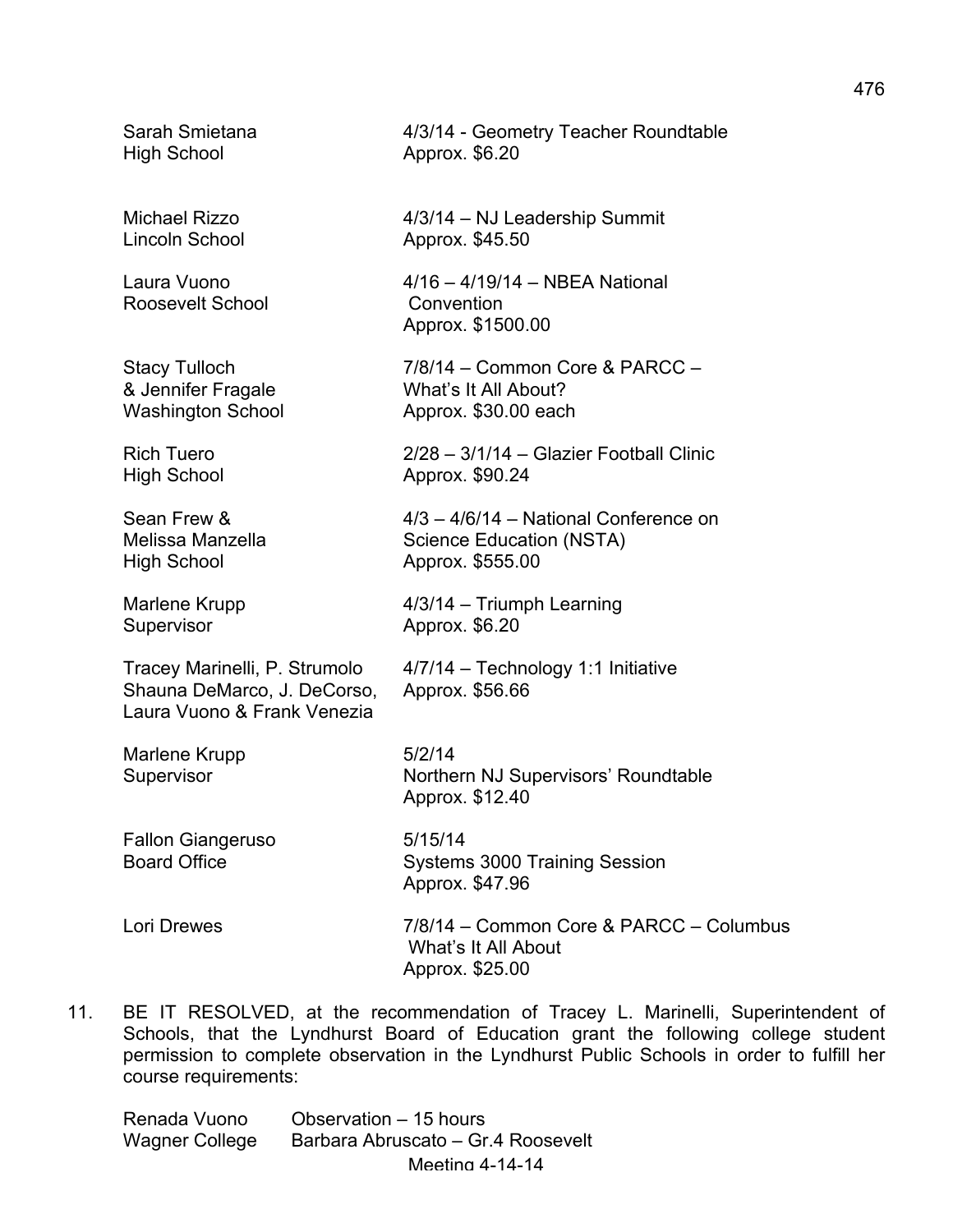12. BE IT RESOLVED, at the recommendation of Tracey L. Marinelli, Superintendent of Schools, that the Lyndhurst Board of Education appoint the following as 2014 Football Volunteer Coaches:

Rich Gress Keith Matino James Walker Hatem Ghandour Thomas Shoebridge

- 13. BE IT RESOLVED, at the recommendation of Tracey L. Marinelli, Superintendent of Schools that the Lyndhurst Board of Education accept the volunteer services of Dr. Robert J. Haley, Chiropractor, to the Lyndhurst High School athletic medical staff, for the 2014- 2015 school year.
- 14. BE IT RESOLVED, at the recommendation of Tracey L. Marinelli, Superintendent of Schools, that the Lyndhurst Board of Education approve the attached list of substitute teachers for the 2013-2014 school year. Employment will be provisional, subject to authorization approval of criminal history background check, and subject to submission of all required application documents.

# **Superintendent's Report**

- Congratulations Grace Tomko for being selected Student Ambassador to the Board of Education.
- Power Hour has an enrollment of over 400 students in grades 3-8. Thank you to the teachers who are engaging these students through enthusiastic learning experiences.
- 7th and  $8<sup>th</sup>$  Grade Parent Night gave parents an insight of what to expect in High School.
- We are actively engaged with Strauss-Esmay in establishing a new policy manual.
- Several of our administrators went to Mineola Middle School to review 1:1 I-Pad Initiative.
- Several members of our staff and administrative team went to Bergenfield School to observe Renaissance Learning.
- Thank you to Marlene Krupp and Joseph DeCorso for their leadership with DEAC and their diligence in collaborating with stakeholders to ensure compliance.
- Thank you to Robyn Greenwald, LHS AP for overseeing and/or developing ongoing PD through ScIP. Areas of focus have been on best practices as related to Danielson, Student-Centered Learning and Assessment as well as technology.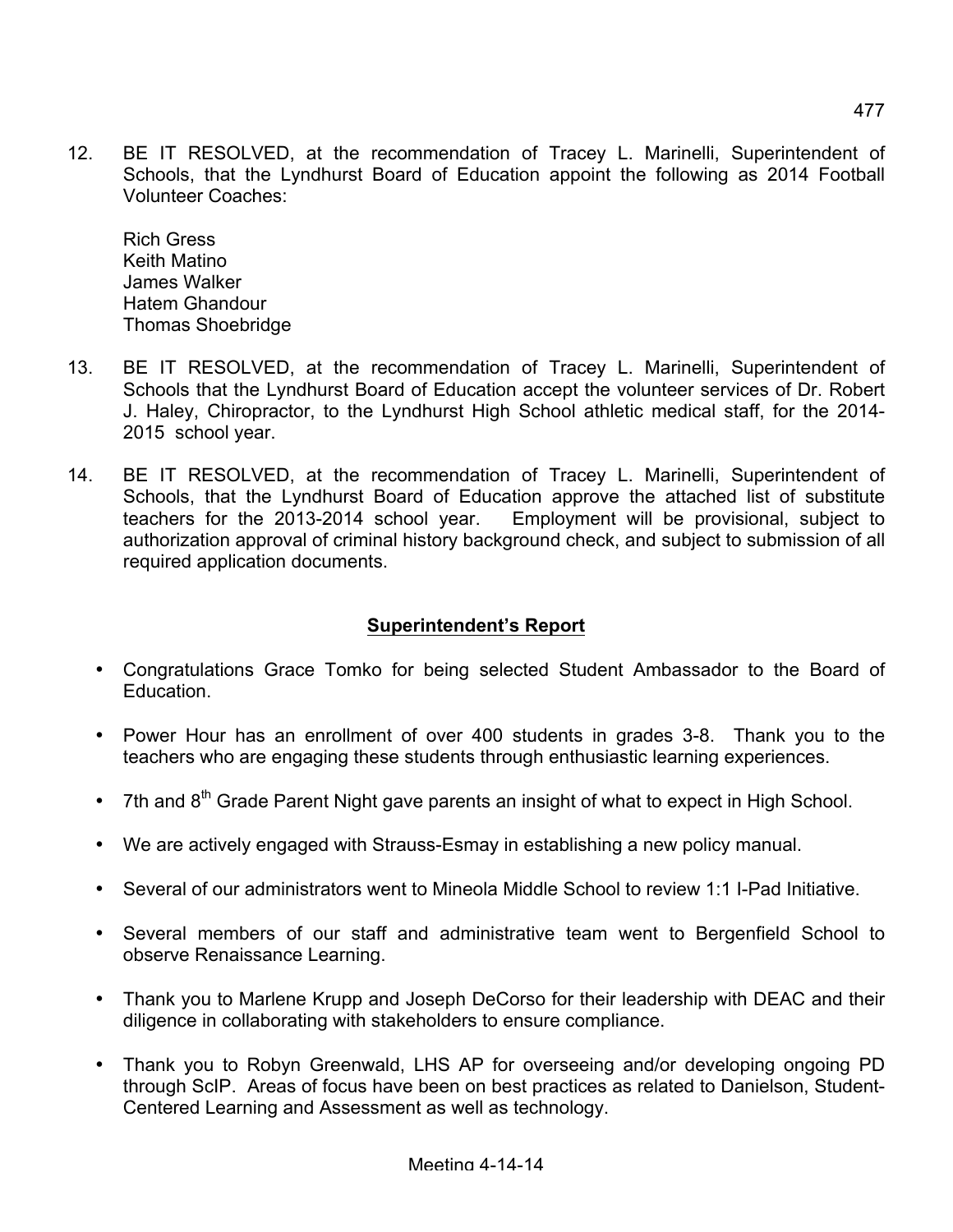- The New Jersey Department of Education approved our waiver to recalculate the district's reconfiguration of Columbus School from a school serving grades K-8 to a school now serving grades K-3 and the reconfiguration of Franklin School from a school serving grades K-8 to a school now serving grades K-3.
- Congratulations to all inducted into the World Language Honor Society.
- Congratulations from the Lyndhurst Veterans Alliance to Band Director Nick Dellosa and the Lyndhurst High School Jazz Band for their performance on March 6, 2014 at the Paramus, NJ Veterans Home.
- We would like to look into the following Co-Ops: North Arlington – Tennis & Golf Girls Lacrosse – State Waiver

Survey through district website

• The Lyndhurst Board of Education accepts the following donations: Conference table and chairs for the High School conference room from Mr. Richard DiLascio.

Piano for Lincoln School from Mrs. Landells

- Roosevelt and Lincoln School will be having their Science/Math Fair on May 28th and Jefferson School on June 3rd.
- SamKeef Wax Museum was unbelievable. Congratulations to Danielle Sammarone and Michele O'Keefe on a job well done.

# **Assistant Superintendent Report**

LINCOLN SCHOOL

- Pi Day activities took place on March  $14^{\text{th}}$ ; After math related activities, our Grade 8 fundraiser was a pie in the face (whipped cream pies in the faces of teachers and administrators);
- Grade 5 took field trip to Meadowlands Environmental Center;
- The  $7<sup>th</sup>$  and  $8<sup>th</sup>$  Grade Self Contained classes went on a trip to the State Theater in New Brunswick to view, "A Midsummer Night's Dream; and
- Third installment of our newsletter, "The Bear Essentials," hit the website this month.

JEFFERSON SCHOOL

- Grade 5 students created their own "Wax Museum;"
- Grade 7 students dissected frogs during Science unit;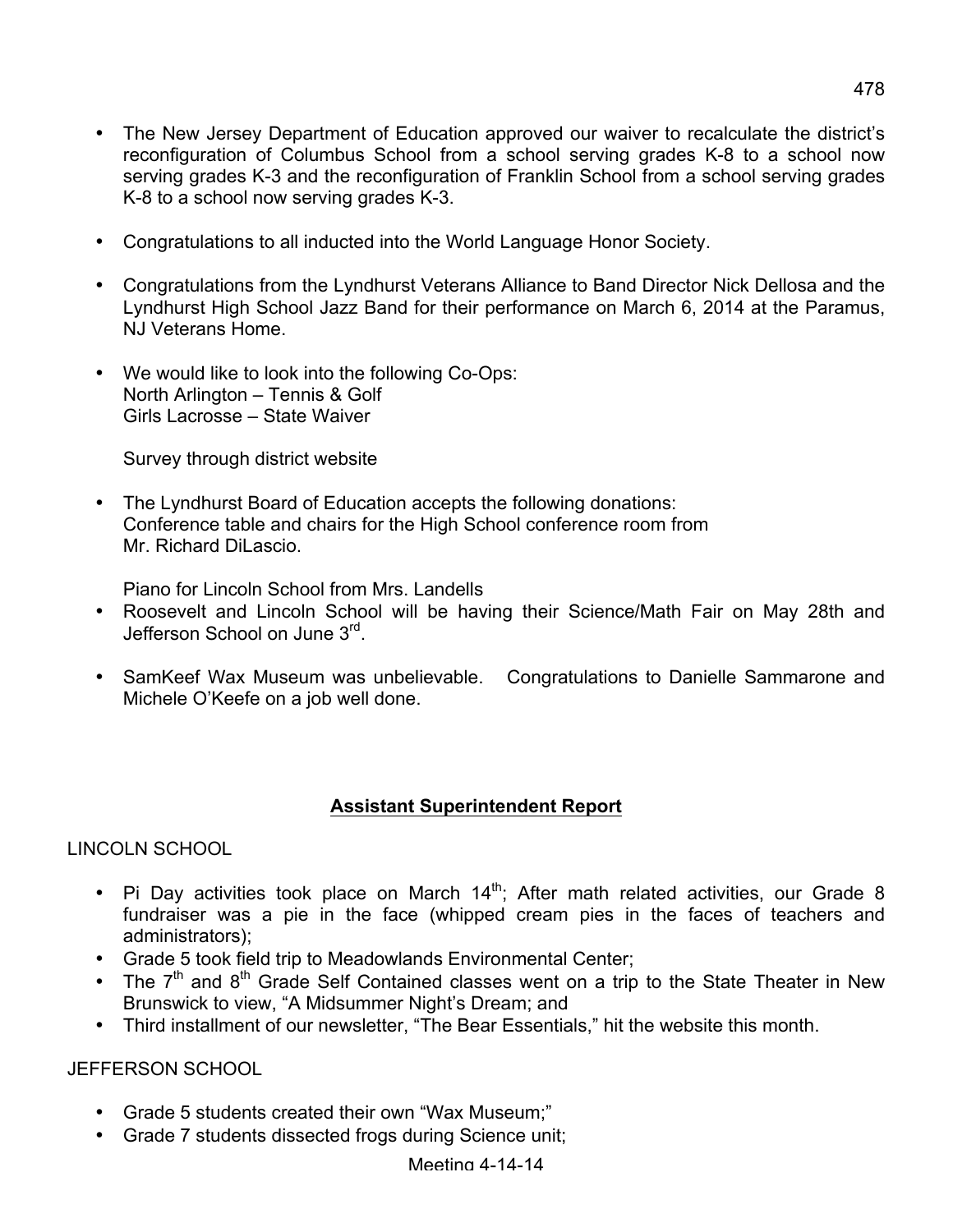- Students created Dr. Seuss poems for teachers and staff;
- Homework Club off to a great start; and
- Congratulations to Gianna Alberti (won American Legion Coloring Contest), with Honorable Mention going to Joseph Cubias and Jack Altieri.

# ROOSEVELT SCHOOL

- RS (Grade 5) was selected to participate in the PARCC Field Test. Thank you to Apex Computers for lab setup;
- Student council under Mrs. Elaine Sica organized a food drive;
- Junior National Honor Society decorated a bulletin board promoting Autism Awareness Month (which is April);
- Grade 7 frog dissection was truly a hands on learning experience; and
- Mr. Picardo's Grade 8 classes reenacted scenes from "The Fault in Our Stars."

# COLUMBUS SCHOOL

• America's Champion Swimmer: Gertrude Ederle, was read to the Columbus and Washington School Grade 3 students by two guest speakers. One was our very own Theresa Lopatosky, while the other was her teammate – Lynn - from Bergen County. Both participated in Ederle Swim as a kayaker and as a swimmer. They both swam and kayaked from the Hudson River in New York City, to Sandy Hook, New Jersey.

# FRANKLIN SCHOOL

- All students learned about saving Planet Earth with Jack Brannigans Earth Matters Show;
- Mrs. Fagan continues to work with students on positive self image and treating others with respect; and
- Please follow FS on Twitter for daily updates and photos.
- •

# WASHINGTON SCHOOL

- Thank you to all of our parents who provided wonderful ideas at our Principal Matters session. Ideas included fully functioning library, upcoming Art show, just to name a few;
- Thank you to Mrs. Jennifer Fragale as it pertains to a district wide fundraiser to support Autism Speaks (over \$650 was raised);
- Attendance continues to improve;
- Box Top collection continues; and
- Our social lunch group that meets two days per week continues to promote knowledge of conversation skills and social interaction.

# DISTRICT WIDE…

Our Grade 7 and 8 Parent Night was a huge success thanks to Mrs. Jamie Stevens and the rest of our HS/LE/UE Guidance Department.